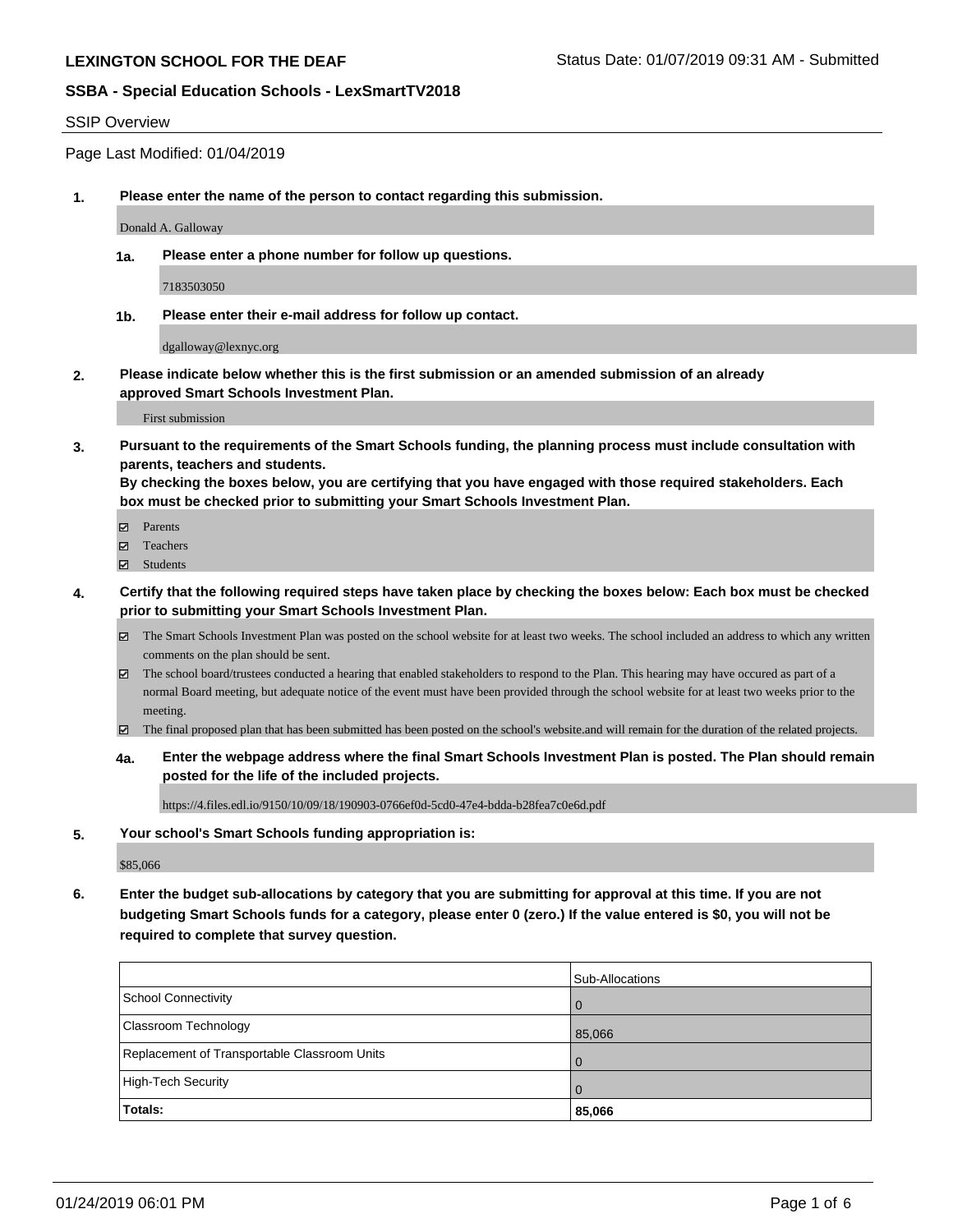School Connectivity

Page Last Modified: 11/19/2018

**1. Describe how you intend to use Smart Schools funds for high-speed broadband and/or wireless connectivity projects in school buildings.**

(No Response)

**2. Describe how the school plans to use digital connectivity and technology to improve teaching and learning.**

(No Response)

**3. Does your School Connectivity project require new construction or substantially altered space and result in capitalized cost in excess of \$100,000?**

No

**4. If you are submitting an allocation for School Connectivity complete this table.**

**Note that the calculated Total at the bottom of the table must equal the Total allocation for this category that you entered in the SSIP Overview overall budget.** 

|                                            | Sub-Allocation |
|--------------------------------------------|----------------|
| Network/Access Costs                       | $\overline{0}$ |
| <b>Outside Plant Costs</b>                 | $\overline{0}$ |
| School Internal Connections and Components | $\overline{0}$ |
| <b>Professional Services</b>               | $\Omega$       |
| Testing                                    | $\overline{0}$ |
| <b>Other Upfront Costs</b>                 | $\Omega$       |
| <b>Other Costs</b>                         | $\Omega$       |
| Totals:                                    | 0              |

**5. Please detail the type, quantity, per unit cost and total cost of the eligible items under each sub-category. This is especially important for any expenditures listed under the "Other" category. All expenditures must be eligible for tax-exempt financing to be reimbursed with Smart Schools funds. Sufficient detail must be provided so that we can verify this is the case. If you have any questions, please contact us directly through smartschools@nysed.gov. Add rows under each sub-category for additional items, as needed.**

| Select the allowable expenditure | Item to be purchased | Quantity      | Cost per Item | <b>Total Cost</b> |
|----------------------------------|----------------------|---------------|---------------|-------------------|
| type.                            |                      |               |               |                   |
| Repeat to add another item under |                      |               |               |                   |
| each type.                       |                      |               |               |                   |
| (No Response)                    | (No Response)        | (No Response) | (No Response) | (No Response)     |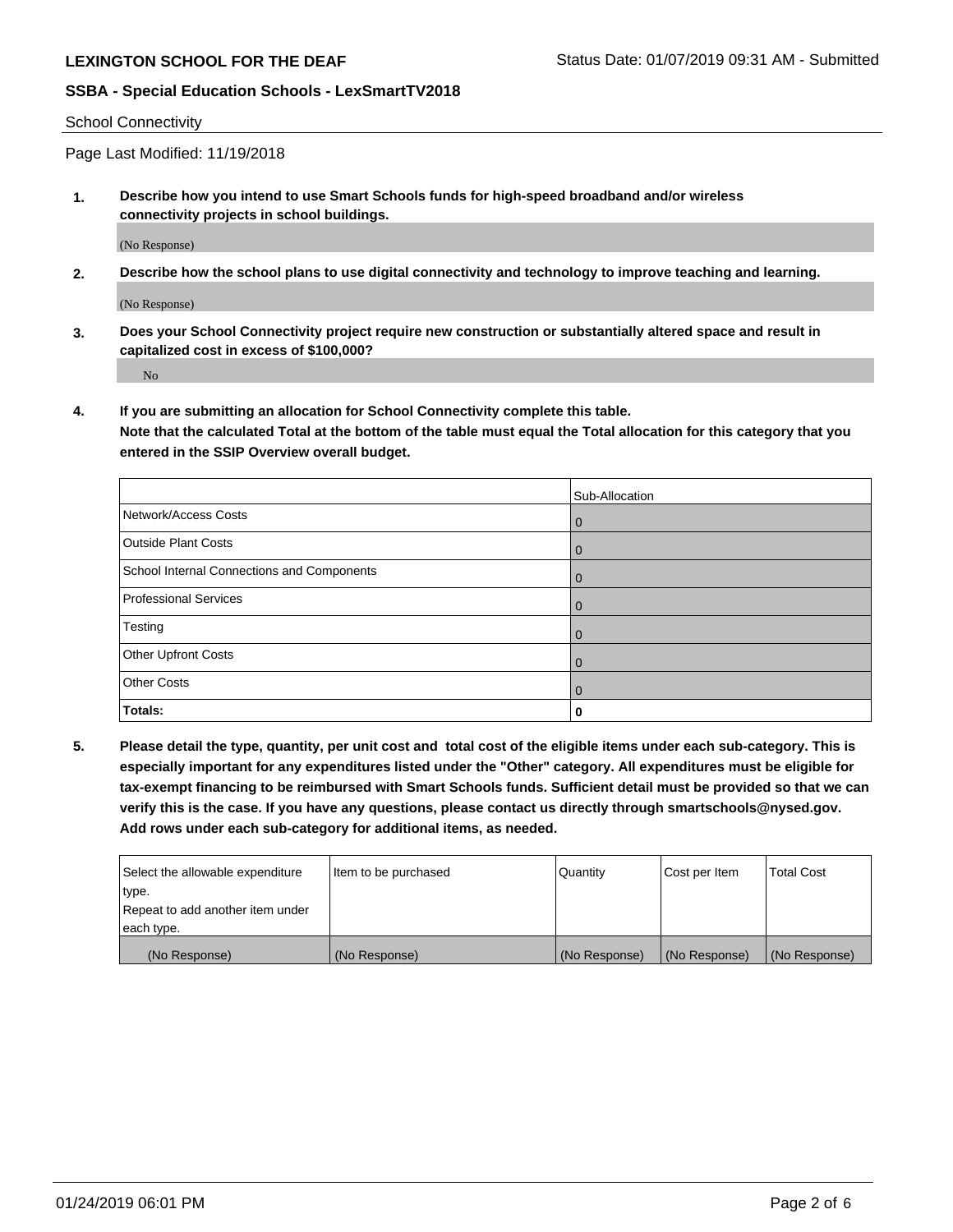high speed internet (400 mbps) via a high speed HDMI cable.

Classroom Learning Technology Equipment (Devices)

Page Last Modified: 01/04/2019

### **1. Describe the devices you intend to purchase and their compatibility with existing or planned platforms or systems.**

The biggest challenge facing our faculty and students is the lack of reliable classroom SMART Boards. This need was clearly articulated by faculty over the past year and especially by those who had experienced malfunctioning SMARTBoards in their classrooms. Lexington's Technology Committee has spent the past year studying the schools' educational technology needs. They have identified classroom technology, and specifically interactive SMART boards, as the area of greatest need. After researching and testing various options, they have recommended that the Smart Schools Bond Act grant be used to purchase 20 interactive, flat panel Teq SMART Boards. The Teq SMART Board 6065 is an interactive flat panel with IQ and SMART Learning Suite. The SMART Board will be wall mounted and connected to Lexington's existing

### **2. Describe how the proposed technology purchases will improve teaching and learning inside or outside of the classroom.**

Because Lexington is a school for the deaf, our teachers rely heavily upon visual teaching technology (e.g. SmartBoards). Over the years, Lexington has used Title One funds to outfit most classrooms with SmartBoard technology. However, we are now at a point where the existing SmartBoards are beginning to fail.

The Teq SMART Board 6065 allows teachers to present concepts to students in a more visual and interactive manner. For a population of students that relies on visual learning, this technology proves invaluable in assisting with comprehension and the application of complex or abstract concepts. Such technology also allows for flexibility regarding manipulation and presentation of information so teachers are able to differentiate instruction to most effectively reach the ranges and styles of learning seen in our classrooms.

We believe that the purchase of the SMART Board 6065 technology is the most efficacious use of the grant funds and will benefit the greatest number of students.

**3. To ensure the sustainability of technology purchases made with Smart Schools funds, schools must have a plan to maintain and support technology purchases reimbursed with Smart Schools funds. This sustainability plan should support recurring costs of use that are ineligible for Smart Schools funding such as device maintenance, technical support, Internet and wireless fees, maintenance of hotspots, staff professional development, building maintenance and the replacement of incidental items.**

By checking this box, you certify that the school has a sustainability plan as described above.

**4. Schools must ensure that devices purchased with Smart Schools funds will be distributed, prepared for use, maintained and supported appropriately. Schools must maintain detailed device inventories in accordance with generally accepted accounting principles.**

By checking this box, you certify that the school has a distribution and inventory management plan and system in place.

- **5. Schools must contact the SUNY/CUNY teacher preparation program that supplies the largest number of its new teachers to request advice on innovative uses and best practices at the intersection of pedagogy and educational technology.**
	- $\boxtimes$  By checking this box, you certify that you have contacted the SUNY/CUNY teacher preparation program that supplies the largest number of your new teachers to request advice on these issues.

### **5a. Please enter the name of the SUNY or CUNY Institution that you contacted.**

CUNY Hunter College

**5b. Enter the primary Institution phone number.**

212-772-4000

**5c. Enter the name of the contact person with whom you consulted and/or will be collaborating with on innovative uses of technology and best practices.**

Elaine Gale, Ph.D.

**6. If you are submitting an allocation for Classroom Educational Technology, complete this table. Note that the calculated Total at the bottom of the table must equal the Total allocation for this category that you entered in the SSIP Overview overall budget.**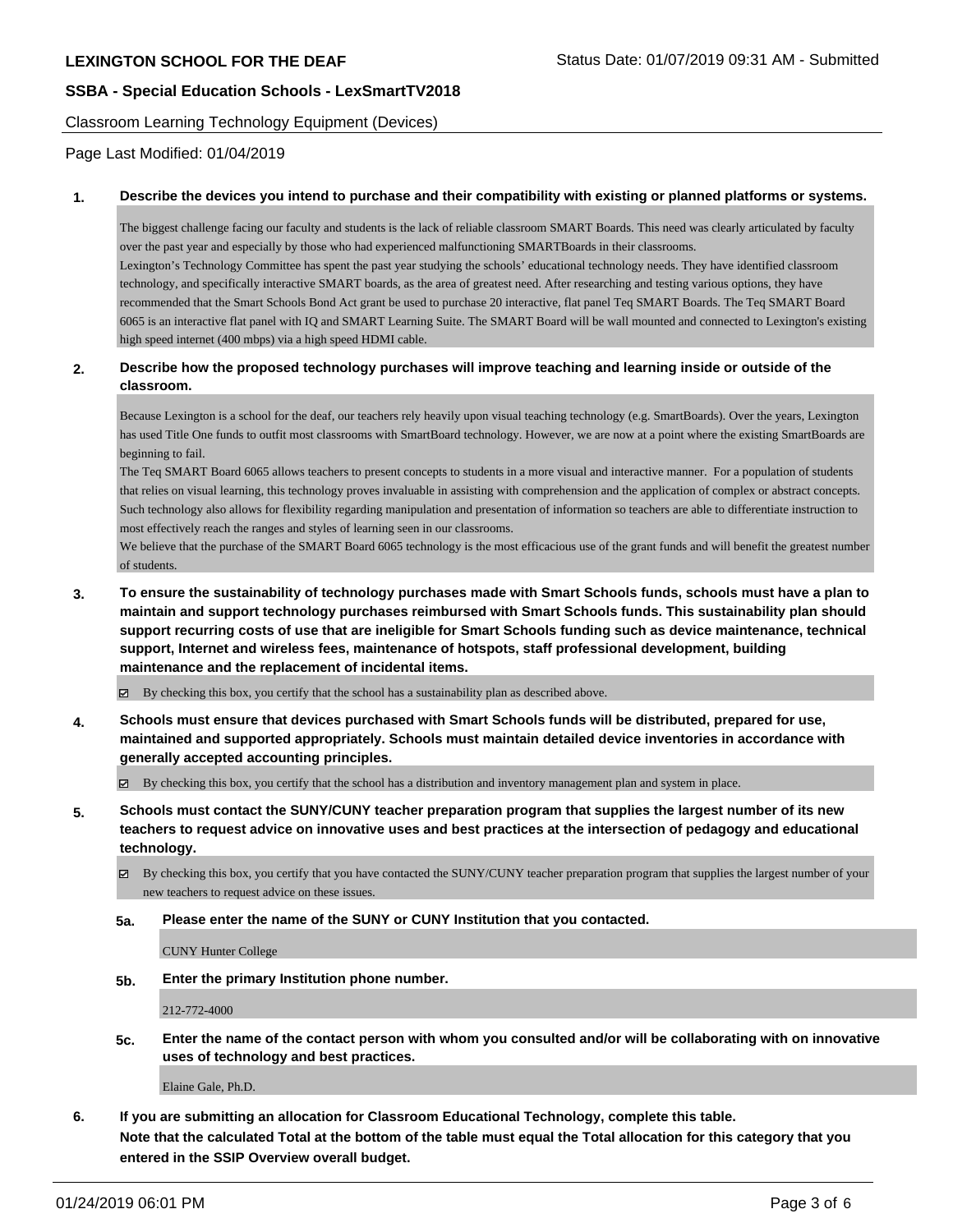Classroom Learning Technology Equipment (Devices)

Page Last Modified: 01/04/2019

|                         | Sub-Allocation |
|-------------------------|----------------|
| Interactive Whiteboards | 84,520         |
| Computer Servers        | (No Response)  |
| Desktop Computers       | (No Response)  |
| <b>Laptop Computers</b> | (No Response)  |
| <b>Tablet Computers</b> | (No Response)  |
| <b>Other Costs</b>      | 546            |
| Totals:                 | 85,066         |

**7. Please detail the type, quantity, per unit cost and total cost of the eligible items under each sub-category. This is especially important for any expenditures listed under the "Other" category. All expenditures must be capital bond eligible to be reimbursed with Smart Schools funds. If you have any questions, please contact us directly through smartschools@nysed.gov.**

**Add rows under each sub-category for additional items, as needed.**

| Select the allowable expenditure | Item to be purchased                                                | Quantity | Cost per Item | <b>Total Cost</b> |
|----------------------------------|---------------------------------------------------------------------|----------|---------------|-------------------|
| type.                            |                                                                     |          |               |                   |
| Repeat to add another item under |                                                                     |          |               |                   |
| each type.                       |                                                                     |          |               |                   |
| Interactive Whiteboards          | Teq SMART Board 6065 Flat Panel<br>with IQ and SMART Learning Suite | 20       | 4,226         | 84,520            |
| <b>Other Costs</b>               | Shipping                                                            |          | 546           | 546               |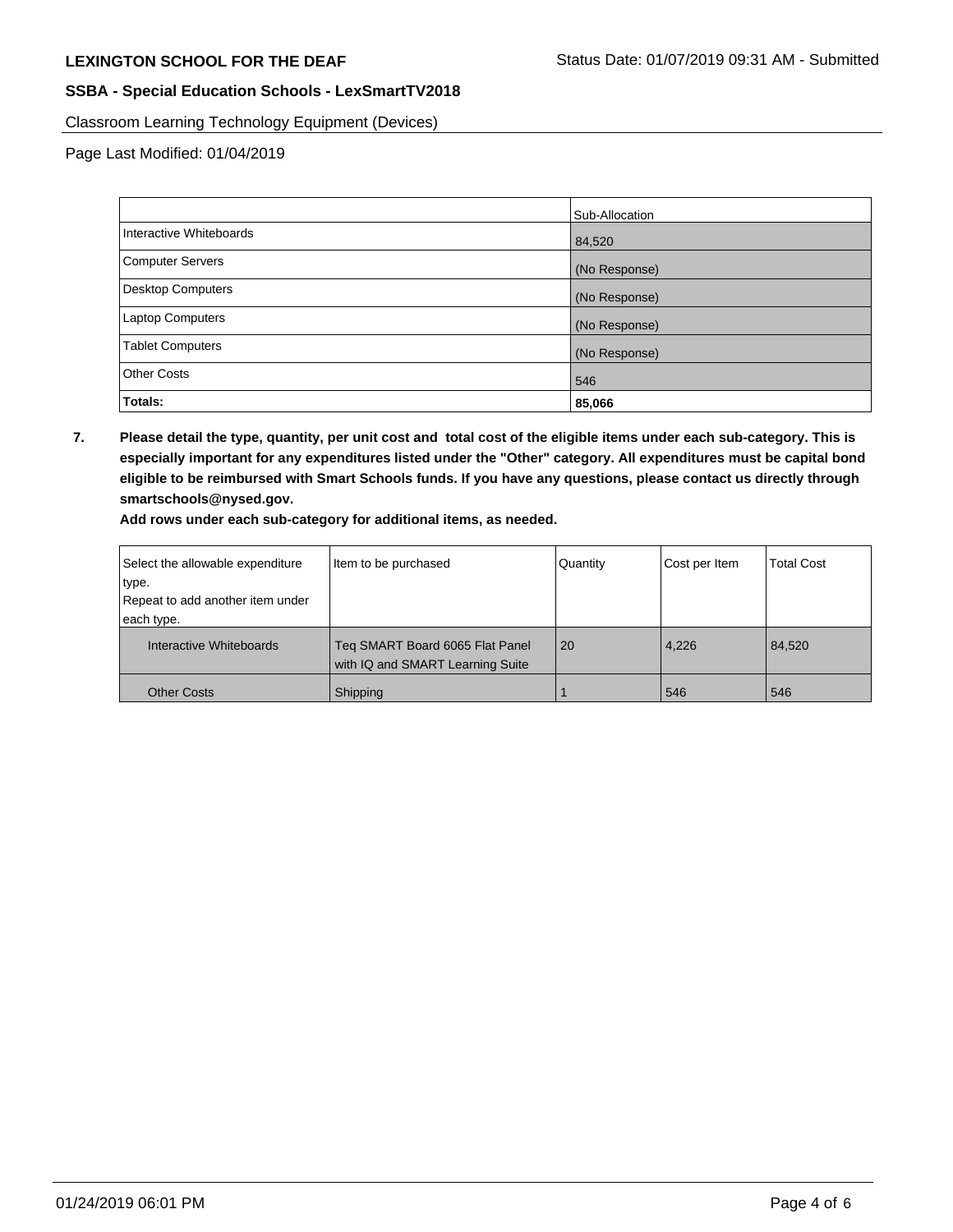Replace/Modernize Transportable Classrooms

Page Last Modified: 11/19/2018

**1. Describe the school's plan to construct, enhance or modernize education facilities to provide high-quality instructional space by replacing transportable classrooms.**

(No Response)

**2. Does your Classroom Trailer project require new construction or substantially altered space and result in capitalized cost in excess of \$100,000?**

No

**3. If you have made an allocation for Replace Transportable Classrooms, complete this table. Note that the calculated Total at the bottom of the table must equal the Total allocation for this category that you entered in the SSIP Overview overall budget.**

|                                                | Sub-Allocation |
|------------------------------------------------|----------------|
| Construct New Instructional Space              |                |
| Enhance/Modernize Existing Instructional Space |                |
| <b>Other Costs</b>                             |                |
| Totals:                                        | 0              |

**4. Please detail the type, quantity, per unit cost and total cost of the eligible items under each sub-category. This is especially important for any expenditures listed under the "Other" category. All expenditures must be capital bond eligible to be reimbursed with Smart Schools funds. If you have any questions, please contact us directly through smartschools@nysed.gov.**

**Add rows under each sub-category for additional items, as needed.**

| Select the allowable expenditure | Item to be purchased | Quantity      | Cost per Item | <b>Total Cost</b> |
|----------------------------------|----------------------|---------------|---------------|-------------------|
| type.                            |                      |               |               |                   |
| Repeat to add another item under |                      |               |               |                   |
| each type.                       |                      |               |               |                   |
| (No Response)                    | (No Response)        | (No Response) | (No Response) | (No Response)     |